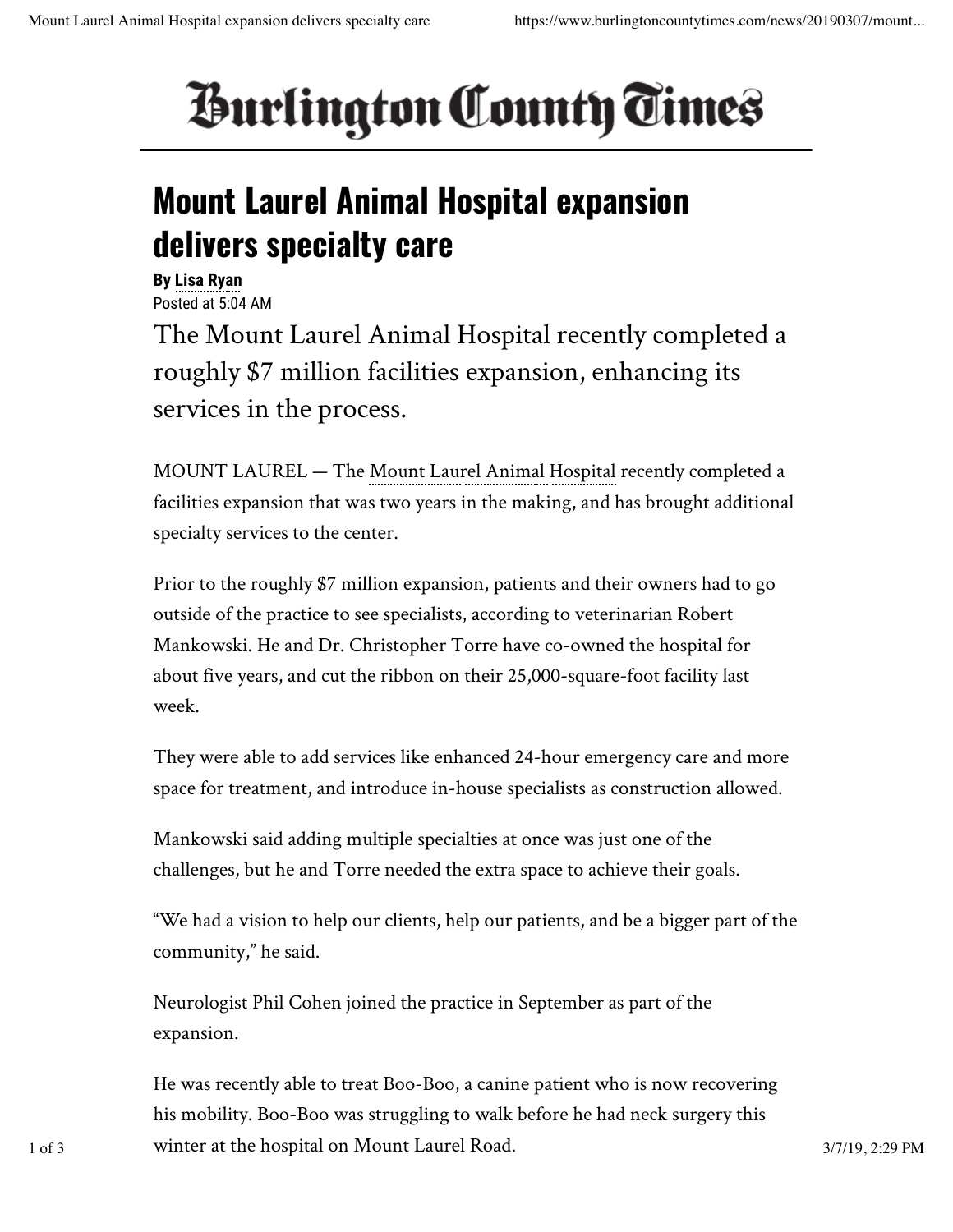Cohen said patients typically take six to eight weeks to recover from a procedure like Boo-Boo's, but it was almost a struggle to keep the 10-year-old Lhasa apso on bed rest just two weeks after the operation.

"There's definitely a recovery period after a surgery like that," Cohen said. "Fortunately, Boo-Boo was on the shorter side of things. His owners were very diligent."

To enhance services, the hospital also needed to expand its building, by 18,000 square feet, as the practice had outgrown its space. Based in the township about 40 years, the roughly 7,000-square-foot clinic had just nine exam rooms and two surgical suites, according to a news release.

Now, doctors see pawed and clawed patients in one of 23 exam rooms, perform surgery in one of six suites, or work in a new intensive-care unit. The new space allows the practice to build upon its 24/7 emergency care as well.

Other enhancements include on-site CT and MRI scans, the latter of which helped Cohen find the source of Boo-Boo's pain and stumbling gait: a slipped disk putting pressure on the dog's spinal cord. Boo-Boo's condition wasn't improving with rest and medication, so his family agreed when Cohen said surgery was in order.

Cohen said that since animals can't tell their doctors what they're feeling, collaboration between in-house specialists and general-care veterinarians can help meet patients' needs more effectively. In Boo-Boo's case, Cohen had newly hired physical rehabilitation specialists he could consult about the dog's postsurgical movement.

In the expanded facility, physical rehab and pain maintenance staff can use treatment tools like an underwater treadmill for low-impact recovery work, and the hospital is also staffed with dermatologists and eye specialists.

Site improvements include a new elevator to the second floor, more parking, a revamped lobby, and the addition of an auditorium for educational and adoption-focused events. The auditorium will also be open for community rentals.